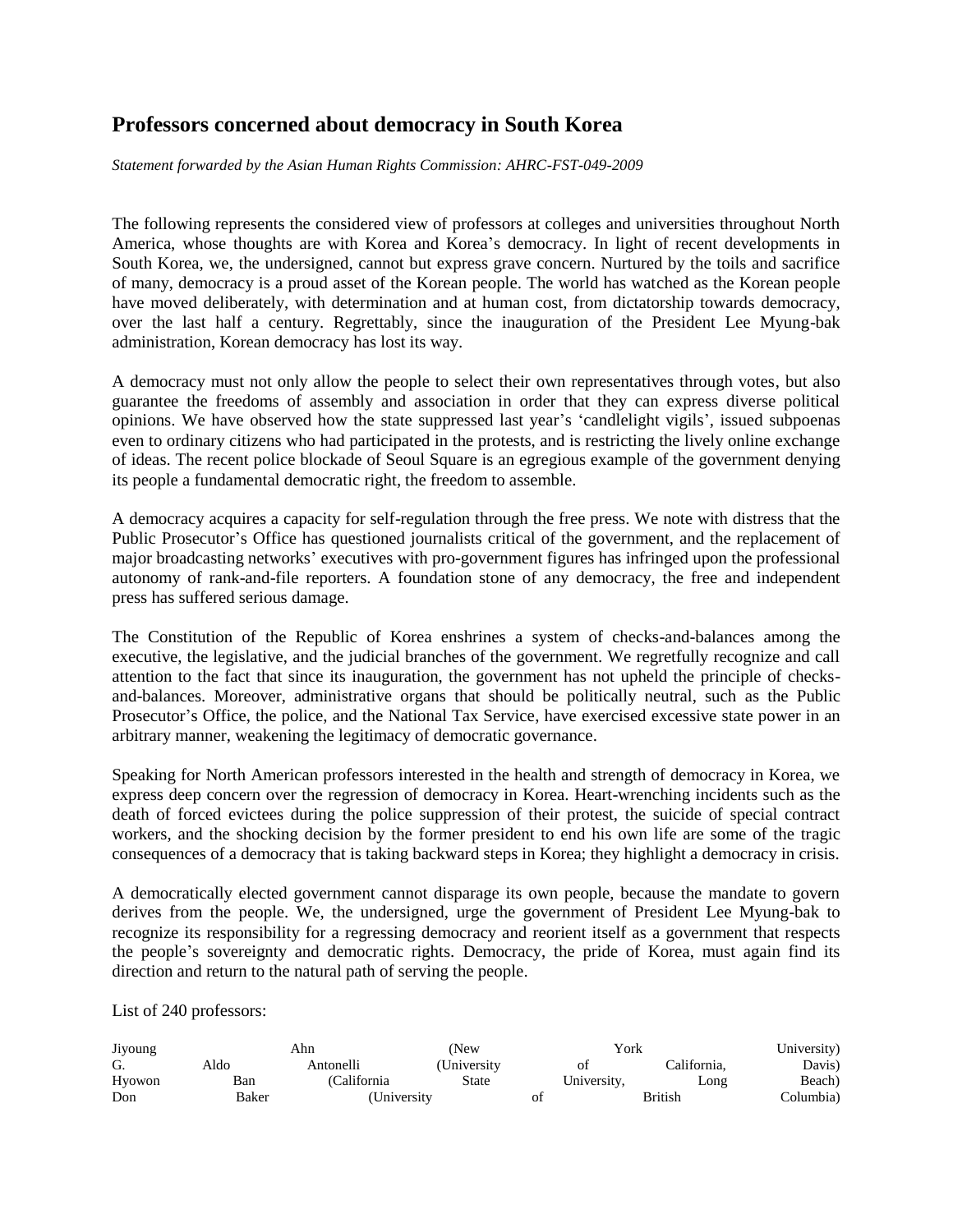Edward J. J. Baker (Harvard University) Eun-Ok Baek (California State University, San Bernardino) Tae-Ung Baik (University of British Columbia) Wontae Cha (New York Theological Seminary) John Chaffee (Binghamton University, State University of New York) Kyeong-Ok Chang (Kansas State University) Daehwan Cho (Southern Arkansas University) Dong-Ho Cho (Queens College City University of New York) Hyunkag Cho (Michigan State University) Junghoo Cho (University of California, Los Angeles) Baek-Young Choi (University of Missouri, Kansas City) Jinbong Choi (Texas State University, San Marcos) Jong Choi (California State University, Bakersfield) Kyeong-Hee Choi (University of Chicago) Kyoung-Shin Choi Choi (Purdue University) Namkee G. Choi (University of Texas, Austin) Woonsup Choi (University of Wisconsin, Milwaukee) Yoonsun Choi (University of Chicago) Jennifer Jihye Chun (University of British Columbia) Ock K Chun (University of Connecticut) Sung-Chang Chun (Mercy College of Northwest Ohio) Nogin Chung (Bloomsburg University of Pennsylvania)<br>
WonJoon University Chung (Carleton University) WonJoon Chung Chung (Carleton University) Yoo Sun Chung (George Mason University) Marc T. Cryer (University of Alabama, Birmingham) Minsun Doh (Western Illinois University) Alexis Dudden (University of Connecticut) John B. Duncan (University of California, Los Angeles) Henry Em (New York Virtuesity) Norma Field Field (University of Chicago) Christina Ghanbarpour (Chapman University) Jaesook Gho Gho (Liberty Windows University) Laam Hae Hae (York Virtual University) Hyeouk Chris Hahm (Boston University) Jungpil Channel Hahn(Purdue Channel Hahn(Purdue Channel University) Seonok Ham (University of Kentucky, Lexington) Dennis Hart (University of Pittsburgh) Martin Hart-Landsberg (Lewis and Clark College) Todd A. Henry (Colorado State University) David L. L. Howell (Princeton University) Theodore **Hughes** Hughes (Columbia University) Chang Chang Huh Huh (Niagara Chang University) Jung Won Hur (Auburn University) Merose **H**wang (University of Toronto) Wonjae Hwang (University of Tennessee) Eunsook Hyun (University of Massachusetts, Boston) David E. James (University of Southern California) Roger L. Janelli (Indiana University, Bloomington) Gyoung Sun Sun Jang (Clark University) Ivan Jeliazkov (University of California, Irvine) Gyung-Ho Jeong (Claremont Graduate University) Kelly Y. Jeong (University of California, Riverside) Tae-Hee Jo (Buffalo State College, State University of New York) Hee-Jung Serenity Joo (University of Manitoba) Myungkook Joo Joo (Rutgers Senator University) Boochun Jung (University of Hawaii, Manoa) Changhoon Jung Jung (Auburn Websites) University) Kwanghee Jung (Rutgers, State University of New Jersey) Taejin Jung (State University of New York, Oswego) Wonho Jung (Washington Baptist University)<br>
Woo Jung (California State University, Fullerton) Woo Jung (California State University, Fullerton) Jennifer Jung-Kim (University of California, Los Angeles)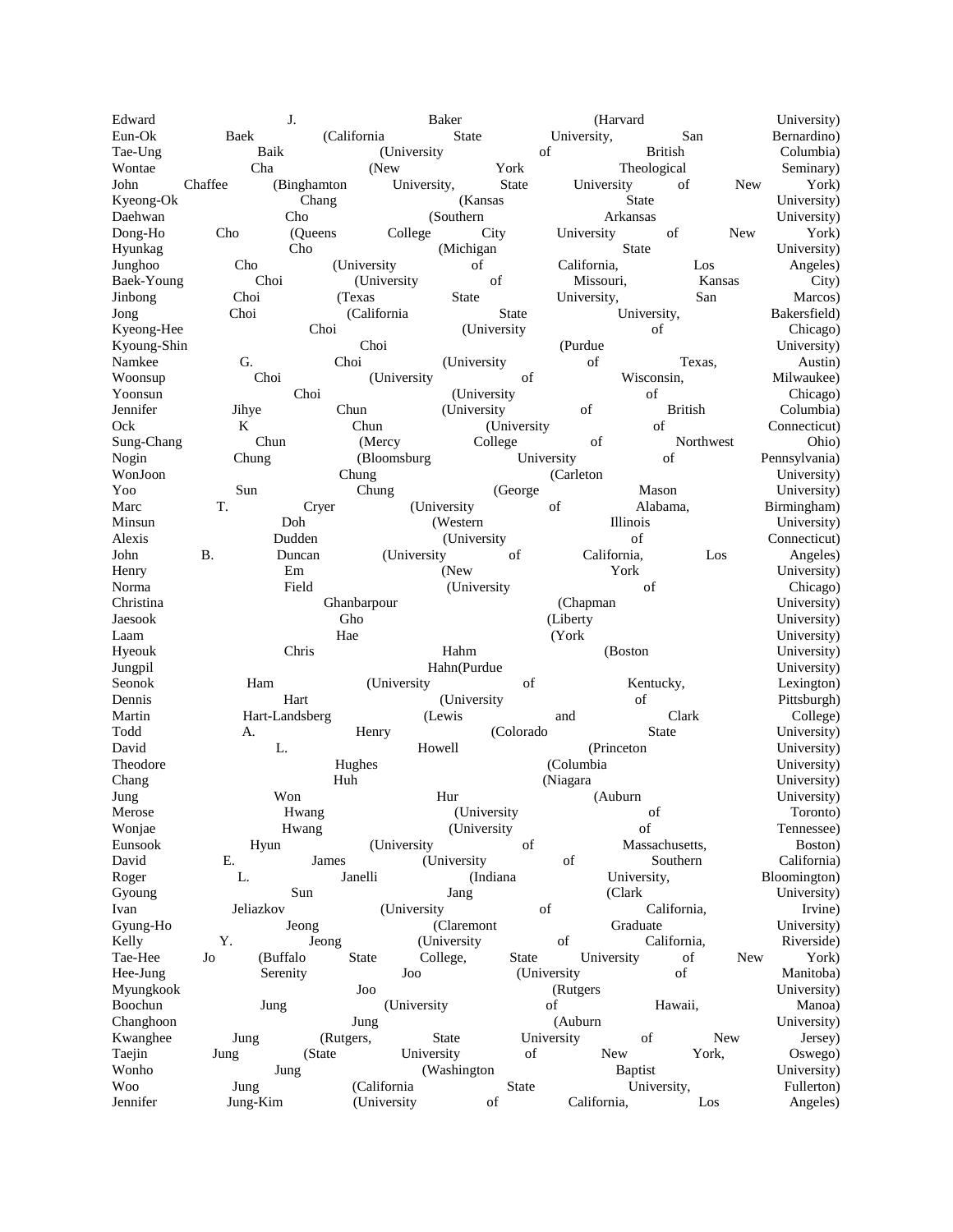| Nick          | Kaldis       | (Binghamton |              | University,    | <b>State</b> |              | University  |                | of             |       | New        | York)       |
|---------------|--------------|-------------|--------------|----------------|--------------|--------------|-------------|----------------|----------------|-------|------------|-------------|
| Seung         | Ihl          |             | Kam          |                | (Louisiana   |              |             | <b>State</b>   |                |       |            | University) |
| Heesam        |              |             | Kang         |                |              | (TUI)        |             |                |                |       |            | University) |
| Hugh          | H.W.<br>Kang |             |              | (University    |              |              | of          |                | Hawaii,        |       |            | Manoa)      |
| Hye-ryoung    |              | Kang        |              | (University)   |              |              | of          |                | Nevada,        |       |            | Reno)       |
| Jinhee        |              | Kang        |              | (Virginia      |              |              |             | Commonwealth   |                |       |            | University) |
| Namsoon       |              | Kang        |              | (Texas         |              |              | Christian   |                |                |       |            | University) |
| Sinuk         |              | Kang        |              | (Westfield     |              | <b>State</b> |             |                |                |       |            | College)    |
| George        |              | Katsiaficas |              | (Wentworth)    |              |              | Institute   |                | of             |       |            | Technology) |
| Eyun-Jung     | Ki           |             |              | (University    |              |              | of          |                |                |       |            | Alabama)    |
| <b>Byoung</b> | Sug          |             |              | Kim            |              |              | (Roosevelt  |                |                |       |            | University) |
| Byungki       | Kim          |             | (University) |                |              | of           |             | Massachusetts, |                |       |            | Lowell)     |
| ChangHwan     |              | Kim         |              |                | (University  |              |             | of             |                |       |            | Kansas)     |
| Charles       | Kim          |             | (University  |                |              | of           |             | Wisconsin,     |                |       |            | Madison)    |
| Chigon        |              | Kim         |              | (Wright)       |              |              |             | <b>State</b>   |                |       |            | University) |
| Dae-Kyoo      |              |             | Kim          |                |              |              | (Oakland    |                |                |       |            | University) |
| Daekyung      |              | Kim         |              | (Idaho         |              |              |             | <b>State</b>   |                |       |            | University) |
| Duk           |              | Kim         |              | (St.           |              |              |             | Ambrose        |                |       |            | University) |
| Dukhong       | Kim          |             |              | (Florida       |              | Atlantic     |             |                |                |       |            | University) |
| Eleana        |              | Kim         |              | (University    |              |              |             | of             |                |       |            | Rochester)  |
| Hae-Young     |              |             | Kim          |                |              |              | (Duke)      |                |                |       |            | University) |
| Heeman        |              | Kim         |              | (Kennesaw      |              |              |             | <b>State</b>   |                |       |            | University) |
| HeeMin        |              | Kim         |              | (Florida       |              |              |             | <b>State</b>   |                |       |            | University) |
| Henry         | Kim          |             | (Rancho      |                | Santiago     |              |             |                | Community      |       |            | College)    |
| Hoi-eun       |              | Kim         |              | (Texas         |              |              |             | A&M            |                |       |            | University) |
| Hongkyung     | Kim          | (State      |              | University     | of           |              | New         | York,          |                | Stony |            | Brook)      |
| Hwansoo       |              |             | Kim          |                |              |              | (Duke)      |                |                |       |            | University) |
| Hyojoung      | Kim          |             | (California  | <b>State</b>   |              |              | University, |                |                | Los   |            | Angeles)    |
| Hyunjin       |              | Kim         |              | (Oklahoma      |              |              |             | State          |                |       |            | University) |
| Hyun          | Ju           | Kim         |              | (University    |              | of           |             |                | Massachusetts, |       |            | Lowell)     |
| Ilpyong       | J.           | Kim         |              | (University    |              |              | of          |                | Connecticut,   |       |            | Storrs)     |
| Janice        | C.           |             | Н.           |                | Kim          |              |             | (York)         |                |       |            | University) |
| Jang          | Hyun         | Kim         |              | (University)   |              |              | of          |                | Hawaii,        |       |            | Manoa)      |
| Jeong-Nam     |              |             | Kim          |                |              |              | (Purdue     |                |                |       |            | University) |
| Jeounghee     | Kim          | (Rutgers,   |              | <b>State</b>   |              | University   |             | of             |                | New   |            | Jersey)     |
| Jih-Un        |              | Kim         |              |                |              |              | (Webster    |                |                |       |            | University) |
| Jina          |              | Е.          |              | Kim            |              |              |             | (Smith         |                |       |            | College)    |
| Jinhee        |              | Kim         |              | (University)   |              |              |             | of             |                |       |            | Maryland)   |
| Jon-Lark      |              | Kim         |              | (University    |              |              |             | of             |                |       |            | Louisville) |
| Kyung         | Hyun         |             | Kim          | (University    |              |              | of          |                | California,    |       |            | Irvine)     |
| Minjeong      |              | Kim         |              | (Colorado      |              |              |             | <b>State</b>   |                |       |            | University) |
| MinJeong      | Kim          |             | (University  |                |              | of           |             | Massachusetts, |                |       |            | Lowell)     |
| Nadia         | Y.           |             | Kim          |                | (Loyola      |              |             | Marymount      |                |       |            | University) |
| Samuel        |              | S.          |              | Kim            |              |              |             | (Columbia      |                |       |            | University) |
| Seong-Hee     |              | Kim         |              | (Western       |              |              |             | Michigan       |                |       |            | University) |
| Sun-Chul      |              |             | Kim          |                |              |              | (Columbia   |                |                |       |            | University) |
| Sung-Kun      |              |             | Kim          |                |              |              | (Baylor     |                |                |       |            | University) |
| Sungmoon      |              | Kim         |              | (University    |              |              |             | of             |                |       |            | Richmond)   |
| Sun-Young     |              |             | Kim          |                |              |              | (Harvard    |                |                |       |            | University) |
| Su            |              | Yun         |              | Kim            |              |              |             | (Hamilton      |                |       |            | College)    |
| Suzy          |              |             | Kim          |                |              |              | (Boston     |                |                |       |            | College)    |
| Tae-Hyung     |              |             | Kim          |                |              |              | (Daemen     |                |                |       |            | College)    |
| Thomas        |              | P.          |              | Kim            |              |              |             | (Scripps)      |                |       |            | College)    |
| Wooksoo       | Kim          | (University | at           | Buffalo,       |              | <b>State</b> |             | University     | of             |       | New        | York)       |
| Yong-Lyun     | Kim          | (Empire     | State        | College,       |              | State        |             | University     | of             |       | <b>New</b> | York)       |
| Young-Han     | Kim          |             | (University  |                | of           |              | California, |                |                | San   |            | Diego)      |
| Youngjoo      |              |             | Kim          |                |              |              | (Oakland    |                |                |       |            | University) |
| Youngmi       |              | Kim         |              | (Jacksonville) |              |              |             | <b>State</b>   |                |       |            | University) |
| Yung          | Soo          |             | Kim          |                |              | (University) |             |                | of             |       |            | Kentucky)   |
| Yunjeong      |              | Kim         |              | (Kansas        |              |              |             | <b>State</b>   |                |       |            | University) |
| Mikyong       |              | Kim-Goh     | (California  |                |              | State        |             |                | University,    |       |            | Fullerton)  |
| Thomas        |              | R.          |              | Klassen        |              |              |             | (York          |                |       |            | University) |
|               |              |             |              |                |              |              |             |                |                |       |            |             |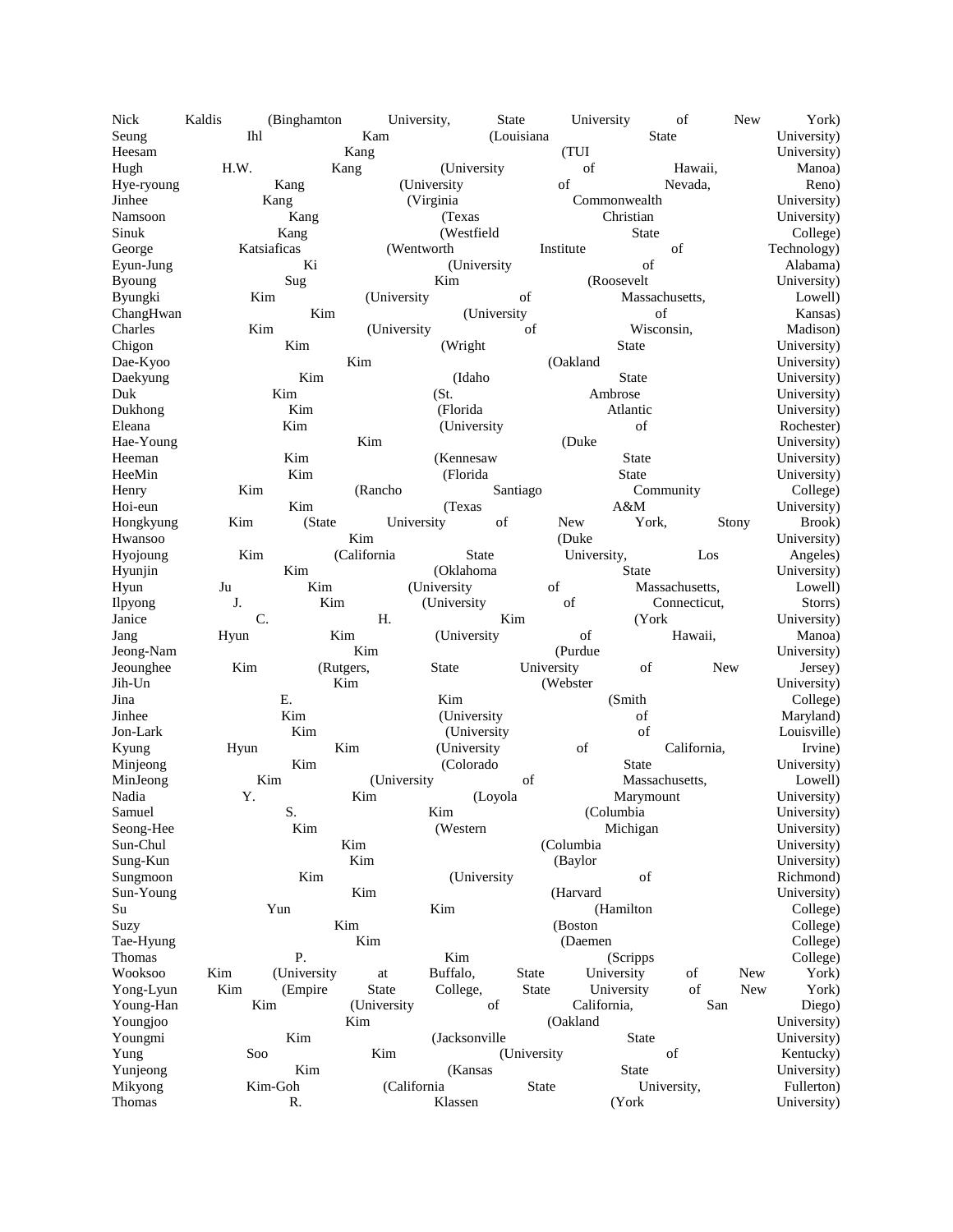Hagen Koo (University of Hawaii, Manoa) Yong Ku (Johns Hopkins Hopkins University) Tae Yang Kwak (Ramapo College of New Jersey) Kyong-Ah Kwon (Georgia State University) Nayoung **Aimee** Kwon (Duke University) Soonsik Kwon Kwon (Princeton University) Thomas Lamarre Communication (McGill University) Bumsoo Lee (University of Illinois, Urbana-Champaign) Cheol Lee (Wayne State University) Cheol-Sung Lee (University of Chicago) Dongwon Lee (Pennsylvania State University) Eunjung Lee (University of Toronto) Ha Youn Lee (University of Rochester) Hak-Seon Lee (James Madison University) Jin-kyung Lee (University of California, San Diego) Jinsun Lee (Old Dominion University) JongHwa Lee (Loyola Marymount University) Jung Lee (Richard Stockton College of New Jersey) Jungmin 1986 Lee (Florida International University) K. Samuel Lee (Claremont School of Theology) Kyoung H. Lee (University of Texas, Pan-American) Namhee Lee (University of California, Los Angeles) Sang-Hyop Lee (University of Hawaii, Manoa) Sangkwon Lee (Kent State University) Seoki Lee (Temple University) Seunghae **Lee** Lee (Purdue University) Sunghee Lee (University of California, Los Angeles) WonSook Lee (University of Ottawa) Yeon-Shim Lee (San Francisco State University) Yeunjoo Lee (California State University, Bakersfield) Yoonkyung Lee (Binghamton University, State University of New York) Young-Jin Lee (University of Kansas) Youngju Ryu (University of Michigan) Young-Jun Christopher (Harvard University) Communication (Harvard University) Young-Sun Lee (Columbia University) Han Lheem (Fayetteville State University) Ramsay College) Liem (Boston College) Chaeyoon Lim (University of Wisconsin, Madison) Churlzu Lim (University of North Carolina, Charlotte) Bokyung Min Min (Nova Southeastern University) Pyong Gap Min (Queens College, City University of New York) Byongook Moon (University of Texas, San Antonio) Seungsook Moon (Vassar College) Seungahn Nah Nah (University of Kentucky) Hwasook Nam (University of Washington) Seongwoo Nam (Ringling College of Art and Design) Siho Nam (University of North Florida) Taehyun Nam (Salisbury University) Yunju Nam (Washington University in Saint Louis) Youngrae **Oh** Oh (University of Dayton) Ravi Palat (Binghamton University, State University of New York) Albert L. Park (Claremont McKenna College) Cheolwoo Park (University of Georgia) Chiwook Park (Purdue University) Do-Hwan Park (University of Maryland, Baltimore County) Eugene Y. Park (University of California, Irvine) Hyunjoon Park (University of Pennsylvania)<br>
Hyun Ok Park (York University) Contract Pennsylvania) Hyun Ok Park (York University) Jong Chool Park (Rensselaer Polytechnic Institute) Jong 1986 Hee Park (University of Chicago) Jungkun Park (Purdue University) Keun-Pyo Park (University of California, Riverside)